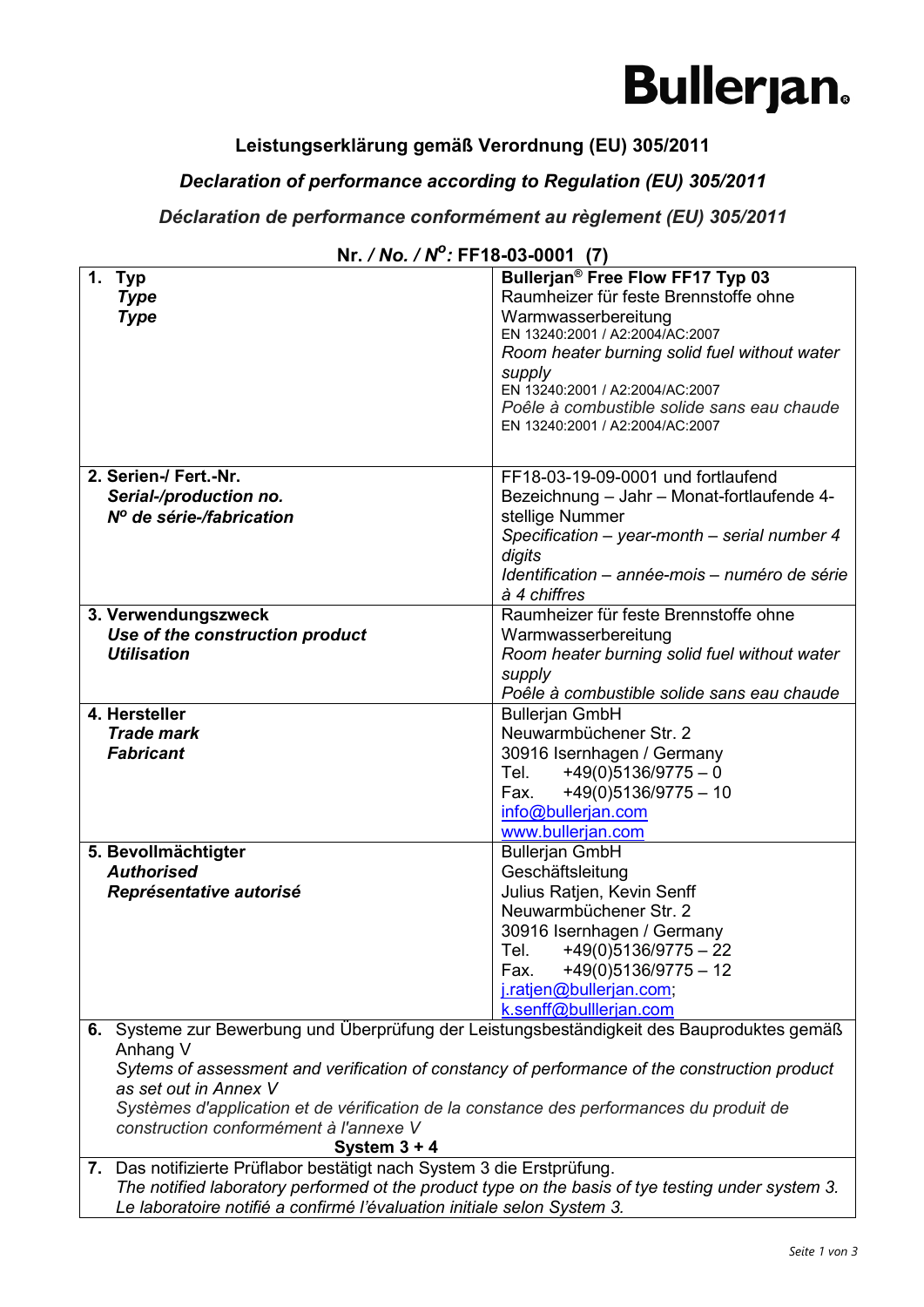## **Bullerjan.**

| Rhein-Rhr<br><b>Notified body</b><br>Feuerstätten Prüfstgelle<br>Bureau de vérification accrédité<br>Im Lipperfeld 34 b<br>D-86047 Oberhausen<br>Prüflabor Nr. / Notified body no.<br>1625<br>Nº du laboratoire accrédité<br>Prüfbericht Nr. / Test report no.<br>RRF-40-18 4978<br>Nº du rapport d'essai<br>Prüfberichtsdatum / Date of the test report<br>08.08.2019<br>Date du rapport d'essai<br>Leistungserklärung / Declared performance / Déclaration de performance<br>8. |
|-----------------------------------------------------------------------------------------------------------------------------------------------------------------------------------------------------------------------------------------------------------------------------------------------------------------------------------------------------------------------------------------------------------------------------------------------------------------------------------|
|                                                                                                                                                                                                                                                                                                                                                                                                                                                                                   |
|                                                                                                                                                                                                                                                                                                                                                                                                                                                                                   |
|                                                                                                                                                                                                                                                                                                                                                                                                                                                                                   |
|                                                                                                                                                                                                                                                                                                                                                                                                                                                                                   |
|                                                                                                                                                                                                                                                                                                                                                                                                                                                                                   |
|                                                                                                                                                                                                                                                                                                                                                                                                                                                                                   |
|                                                                                                                                                                                                                                                                                                                                                                                                                                                                                   |
|                                                                                                                                                                                                                                                                                                                                                                                                                                                                                   |
|                                                                                                                                                                                                                                                                                                                                                                                                                                                                                   |
|                                                                                                                                                                                                                                                                                                                                                                                                                                                                                   |
|                                                                                                                                                                                                                                                                                                                                                                                                                                                                                   |
| Harmonisierte technische Spezifikationen                                                                                                                                                                                                                                                                                                                                                                                                                                          |
| EN 13240:2001 / A2:2004/AC:2007<br>Harmonized technical specification                                                                                                                                                                                                                                                                                                                                                                                                             |
| Spécifications techniques harmonisées                                                                                                                                                                                                                                                                                                                                                                                                                                             |
| Wesentliche Merkmale / Essential<br>Leistung                                                                                                                                                                                                                                                                                                                                                                                                                                      |
| <b>Performance / Performance</b><br>characteristics / Caractéristiques essentiels                                                                                                                                                                                                                                                                                                                                                                                                 |
| Brandsicherheit / Fire safety / Sécurité incendie                                                                                                                                                                                                                                                                                                                                                                                                                                 |
| Brandverhalten / Reaction to fire/ Réaction au feu<br>A <sub>1</sub>                                                                                                                                                                                                                                                                                                                                                                                                              |
| Mindestabstand in cm:<br>Abstand zu brennbaren Materialien                                                                                                                                                                                                                                                                                                                                                                                                                        |
| Minimum distances in cm:                                                                                                                                                                                                                                                                                                                                                                                                                                                          |
| La distance minimale en cm:<br>Safetey distance to combustible material                                                                                                                                                                                                                                                                                                                                                                                                           |
| Hinten / Rear / Arrière<br>85 cm<br>$=$                                                                                                                                                                                                                                                                                                                                                                                                                                           |
| Distance de sécurité aux matériaux<br>Seiten neben dem Ofen /<br>60 cm<br>$=$                                                                                                                                                                                                                                                                                                                                                                                                     |
| combustibles<br>Sides beside the stove/                                                                                                                                                                                                                                                                                                                                                                                                                                           |
| Côtés à côté du poêle                                                                                                                                                                                                                                                                                                                                                                                                                                                             |
| Vorne ab Sichtscheibe/<br>150 cm<br>Ξ                                                                                                                                                                                                                                                                                                                                                                                                                                             |
| Front from viewing glass/                                                                                                                                                                                                                                                                                                                                                                                                                                                         |
| Avant à partir de la vitre                                                                                                                                                                                                                                                                                                                                                                                                                                                        |
|                                                                                                                                                                                                                                                                                                                                                                                                                                                                                   |
| Erfüllt<br>Brandgefahr durch Herausfallen von                                                                                                                                                                                                                                                                                                                                                                                                                                     |
| brennendem Brennstoff                                                                                                                                                                                                                                                                                                                                                                                                                                                             |
| Risk of burning fuel falling out<br>Pass                                                                                                                                                                                                                                                                                                                                                                                                                                          |
| Risque d'incendie dû à la chute de la                                                                                                                                                                                                                                                                                                                                                                                                                                             |
| combustion de carburant<br><b>Satisfait</b>                                                                                                                                                                                                                                                                                                                                                                                                                                       |
| Emission aus Verbrennungsprodukten<br><b>20 kW</b>                                                                                                                                                                                                                                                                                                                                                                                                                                |
| <b>Emission of combustion products</b>                                                                                                                                                                                                                                                                                                                                                                                                                                            |
| Emission des produits de combustion<br>1125 mg/m <sup>3</sup>                                                                                                                                                                                                                                                                                                                                                                                                                     |
| CO bezogen auf 13 % $O_2$ =<br>0,09%                                                                                                                                                                                                                                                                                                                                                                                                                                              |
| Oberflächentemperatur / Surface<br>Erfüllt / Pass                                                                                                                                                                                                                                                                                                                                                                                                                                 |
| temperature / Température de surface<br><b>Satisfait</b>                                                                                                                                                                                                                                                                                                                                                                                                                          |
| Elektrische Sicherheit / Electrical safety/<br>Erfüllt / Pass                                                                                                                                                                                                                                                                                                                                                                                                                     |
| Sécurité électrique<br><b>Satisfait</b>                                                                                                                                                                                                                                                                                                                                                                                                                                           |
| Reinigbarkeit / Cleanability / Nettoyabilité<br>Erfüllt / Pass / Satisfait                                                                                                                                                                                                                                                                                                                                                                                                        |
| Maximaler Wasser-Betriebsdruck                                                                                                                                                                                                                                                                                                                                                                                                                                                    |
| Max. water operating pressure<br>- bar                                                                                                                                                                                                                                                                                                                                                                                                                                            |
| Pression maximale de service de l'eau                                                                                                                                                                                                                                                                                                                                                                                                                                             |
| Abgastemperatur bei Nennwärmeleistung                                                                                                                                                                                                                                                                                                                                                                                                                                             |
| Flue gas temperature at nominal heat output                                                                                                                                                                                                                                                                                                                                                                                                                                       |
| Température des gaz de combustion à la<br>am Stutzen 308°C                                                                                                                                                                                                                                                                                                                                                                                                                        |
| puissance thermique nominale                                                                                                                                                                                                                                                                                                                                                                                                                                                      |